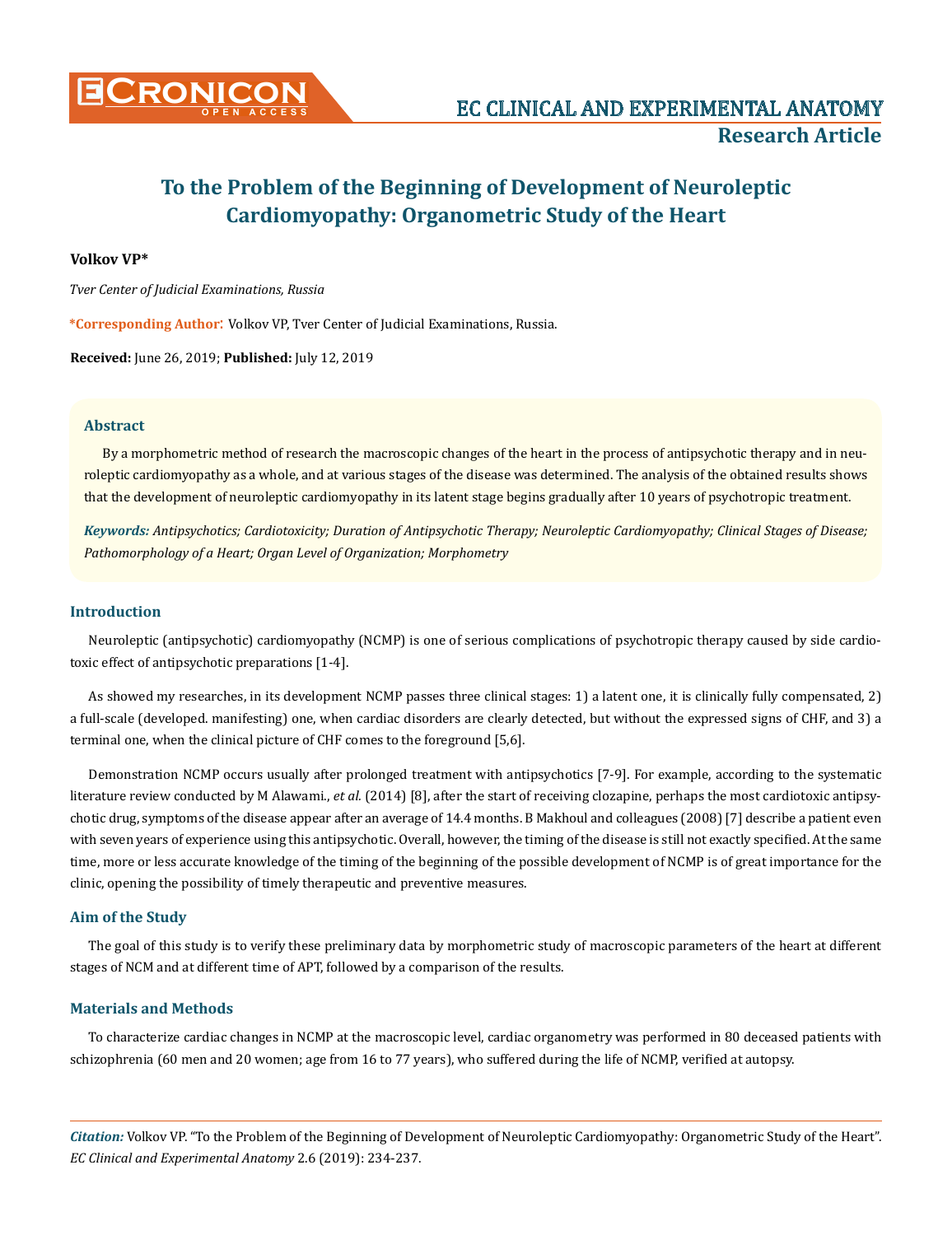235

In 30 of dead patients the disease was in the latent stage (group II), in 21 patients it was in the full-scale stage (group III), and in 29 patients it was in the terminal stage (group IV).

In addition, autopsy protocols of 70 patients with schizophrenia (41 men and 29 women) who died at the age from 22 to 77 years were analyzed. The final diagnosis of each deceased was verified at the autopsy.

The criteria of an exception were the expressed signs of a metabolic syndrome (the increased body weight, arterial hypertension, a diabetes mellitus), a chronic pulmonary pathology with hypertension in a small circle of blood circulation, a cachexia.

During their lives the patients received various antipsychotic in quantities corresponding to the therapeutic standard; these medicines are not rarely received in combination with each other. The duration of APT ranged from six months to 30 years or more.

Depending on the duration of the APT material is divided into four groups (V-VIII): V - up to 10 years (20 dead); VI - from 11 to 20 years (25); VII - from 21 to 30 years (19); VIII - over 30 years (6).

The original author's method developed by me for such studies [10] was used for the analysis of the obtained data.

The following parameters were measured on the macroscopic level: heart mass (m), linear dimensions, perimeter of venous valve openings, and thickness of a wall of ventricles.

For this analysis the outer volume of heart without atria (V) was determined and two relative parameters (both in percent) were calculated: 1)  ${\rm C_v}$  - coefficient of volume, this coefficient shows a part of the total volume of heart (without atria), and this part falls on the volume of cavities of ventricles; and 2)  $\mathbf{C_i}$  - coefficient of the left ventricle, this coefficient shows the volume size of the left ventricle with respect to the total volume of both ventricles. In addition, two other parameters were calculated which use a gravimetric characteristic of the heart (m): mass-volume ratio (MVR) and index of density of myocardium (IDM).

A growth of MVR is evidence of a hypertrophy of myocardium, and its diminution is an indication for dilatation of cavities of heart ventricles. IDM clearly shows a strongly expressed correlation with such objective parameters of microstructure of cardiac muscle as stromal-parenchymatous ratio and rate of interstitial edema [10], which quantitatively describe a condition of its intercellular matrix.

The obtained quantitative results were processed statistically (computer program "Statistica 6.0") with the level of significance of differences of 95% and more ( $p \le 0.05$ ).

# **Results**

In table 1 presents the data obtained in the course of the study.

| <b>Situations</b> | m                | V                 | $C_{v}$              | $C_{1}$        | <b>MVR</b>                   | <b>IDM</b>        |
|-------------------|------------------|-------------------|----------------------|----------------|------------------------------|-------------------|
| <b>Groups</b>     |                  |                   |                      |                |                              |                   |
|                   | $359 \pm 10^{5}$ | $165,4 \pm 6,8^5$ | $42,1 \pm 1,1^{5,8}$ | $40,3 \pm 0,6$ | $2,17 \pm 0,04^5$            | $6,20 \pm 0,14^5$ |
| $\mathbf{I}$      | $355 \pm 9$      | $162,8 \pm 5,2$   | $41,4 \pm 1,0$       | $40,2 \pm 0.7$ | $2,18 \pm 0,03$              | $6,06 \pm 0,06$   |
| III               | $358 \pm 12$     | $165,9 \pm 6,7$   | $42,6 \pm 1,7$       | $40,3 \pm 0.8$ | $2,16 \pm 0,05$              | $6,24 \pm 0,08$   |
| IV                | $361 \pm 10$     | $167.5 \pm 5.4$   | $43,2 \pm 1,5$       | $40,6 \pm 0.7$ | $2,15 \pm 0,03$              | $6,36 \pm 0,05$   |
| V                 | $317 \pm 7^1$    | $141,4 \pm 5,4^1$ | $34,5 \pm 0,6^1$     | $39,7 \pm 0.6$ | $2,24 \pm 0,04$ <sup>1</sup> | $4,57 \pm 0,08^1$ |
| VI                | $355 \pm 8$      | $163,5 \pm 5,8$   | $41,4 \pm 0,4$       | $40,2 \pm 0,5$ | $2,17 \pm 0,04$              | $6,06 \pm 0,07$   |
| <b>VII</b>        | $359 \pm 8$      | $166,7 \pm 6,3$   | $42,6 \pm 0.5$       | $40,4 \pm 0,4$ | $2,15 \pm 0,04$              | $6,29 \pm 0,04$   |
| <b>VIII</b>       | $364 \pm 5$      | $168,7 \pm 6,3$   | $43,8 \pm 0,6^1$     | $40,8 \pm 0,4$ | $2,16 \pm 0,03$              | $6,38 \pm 0,06$   |

*Table 1: Macroscopic cardiac changes at NCMP and in APT. Note: 1, 5, 8 - statistically significant differences between the groups.*

*Citation:* Volkov VP. "To the Problem of the Beginning of Development of Neuroleptic Cardiomyopathy: Organometric Study of the Heart". *EC Clinical and Experimental Anatomy* 2.6 (2019): 234-237.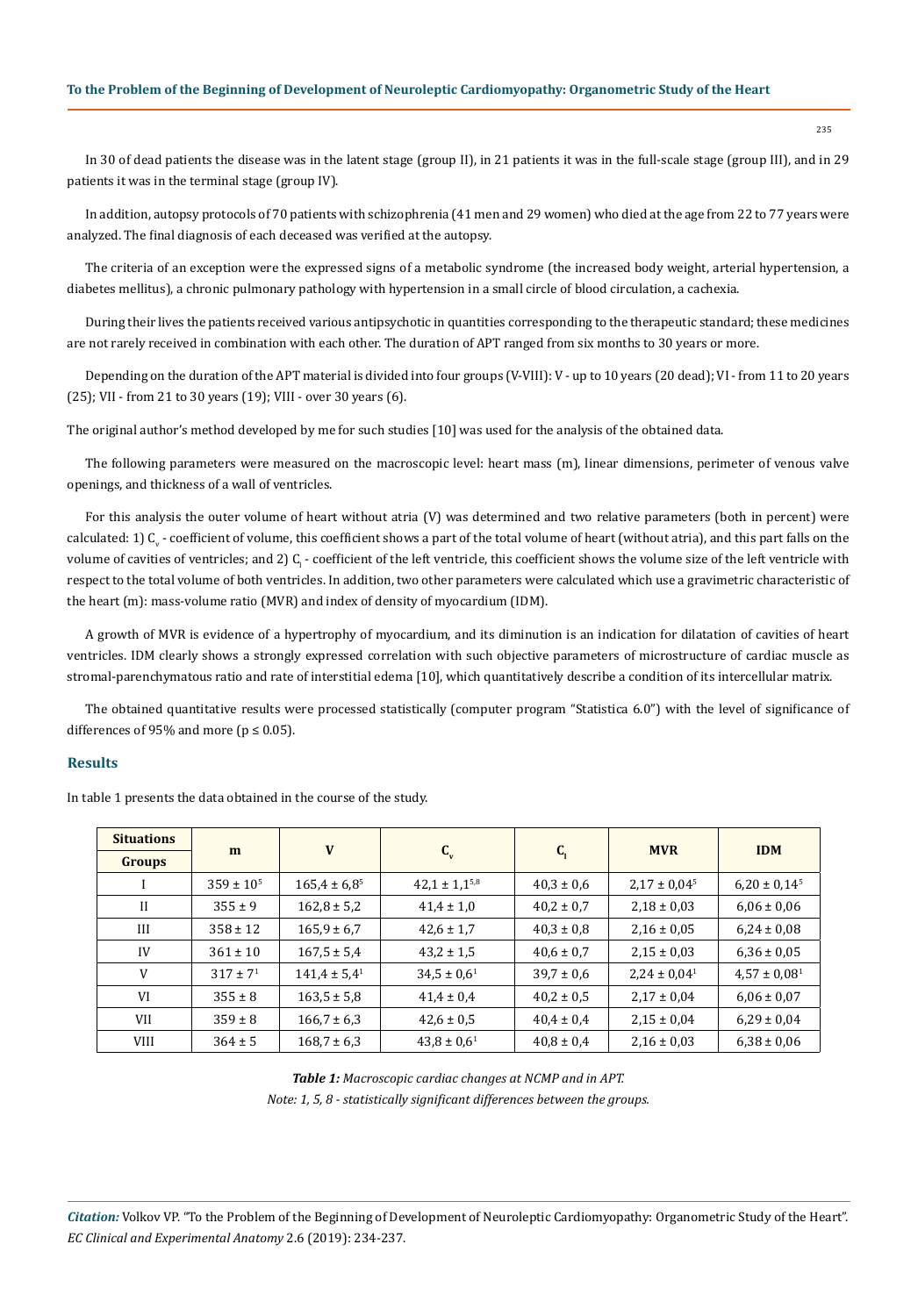#### **Discussion**

Analysis of the results of organometric study of the heart (Table 1), conducted in the direction of the goal of work, showed that the differences between groups I and V are statistically significant in the vast majority of indicators. At the same time, there are no differences in the parameters in group I compared to those in subsequent groups of observations.

When comparing organometric indicators characterizing the state of the heart at different stages of development of NCMP and observed at different periods of AP administration, it was found that statistically significant differences in these indicators at all stages of the disease (group II-IV) were observed practically only with those with a relatively short duration of APT - up to ten years (group V). At the same time, pathological changes in the structure of the heart, characteristic of the latent clinical stage of NCMP (group II), correspond to those in group VI. The expanded stage of the disease (group III) with its inherent organometric cardiac signs as accurately as possible correlates with group VII, and the terminal (group IV) fits into the picture of changes detected in groups VIII. The relationship of studied parameters in their absolute value in all the considered pairs of groups on a scale of Chedoke direct and functional (ρ = 1,000).

Thus, organometric changes of the heart observed during its remodeling in the process of morphogenesis of NCMP and after ten years of APT are almost identical. This indicates that the ten-year period of AP intake can be considered as a certain threshold, at which the complex of quantitative macroscopic changes of the heart passes into a new quality - the development of NCMP.

### **Conclusion**

Organometric approach to the comparative study of the heart in NCMP as a whole, and at various stages of the disease, on the one hand, and in different periods of APT, on the other one, showed that the risk of development of severe iatrogenic complications - NCMP, which is due to the side cardiotoxic effects of antipsychotic drugs, increases abruptly after ten years of psychotropic treatment.

In other words, the disease begins about 10 years after the start of APT. the disease In this period the disease is in a latent stage. Clinical manifestations of NCMP occur much later (after 20 years of taking antipsychotics) thanks to the compensatory-adaptive processes occurring during this period in the heart.

The detected long enough period preceding the beginning of clinical manifestation of NCMP allows to diagnose this pathology in a timely manner and to start the necessary medical measures in time.

## **Bibliography**

- 1. Volkov VP. "Cardiotoxicity of phenothiazine neuroleptics (review of literature)". *Psichiat Psychopharmacotherapy* 12.2 (2010): 41-45.
- 2. [Volkov VP. "Phenothiazine dilated cardiomyopathy: some aspects of clinic and morphology".](https://www.ncbi.nlm.nih.gov/pubmed/19827523) *Klinicheskaia Meditsina* 87.8 (2009): [13-16.](https://www.ncbi.nlm.nih.gov/pubmed/19827523)
- 3. [Buckley NA and Sanders P. "Cardiovascular adverse effects of antipsychotic drugs".](https://www.ncbi.nlm.nih.gov/pubmed/11005704) *Drug Safety* 23.3 (2000): 215-228.
- 4. Coulter DM., *et al*[. "Antipsychotic drugs and heart muscle disorder in international pharmacovigilance: data mining study".](https://www.ncbi.nlm.nih.gov/pubmed/11358771) *British Medical Journal* [322.7296 \(2001\): 1207-1209.](https://www.ncbi.nlm.nih.gov/pubmed/11358771)
- 5. Volkov VP. "Clinical characteristic of an antipsychotic cardiomyopathy". In: VP Volkov (ed.) Actual problems of therapeutic clinic: collective scientific monograph. Novosibirsk: SibAС Publ (2013): 94-116.
- 6. [Volkov VP. "Morphometric aspects of a morphogenesis of an antipsychotic cardiomyopathy".](https://www.researchgate.net/publication/289280594_Morphometric_aspects_of_neuroleptic_cardiomyopathy_morphogenesis) *Russian Journal of Cardiology* 95.3 [\(2012\): 68-73.](https://www.researchgate.net/publication/289280594_Morphometric_aspects_of_neuroleptic_cardiomyopathy_morphogenesis)

*Citation:* Volkov VP. "To the Problem of the Beginning of Development of Neuroleptic Cardiomyopathy: Organometric Study of the Heart". *EC Clinical and Experimental Anatomy* 2.6 (2019): 234-237.

236